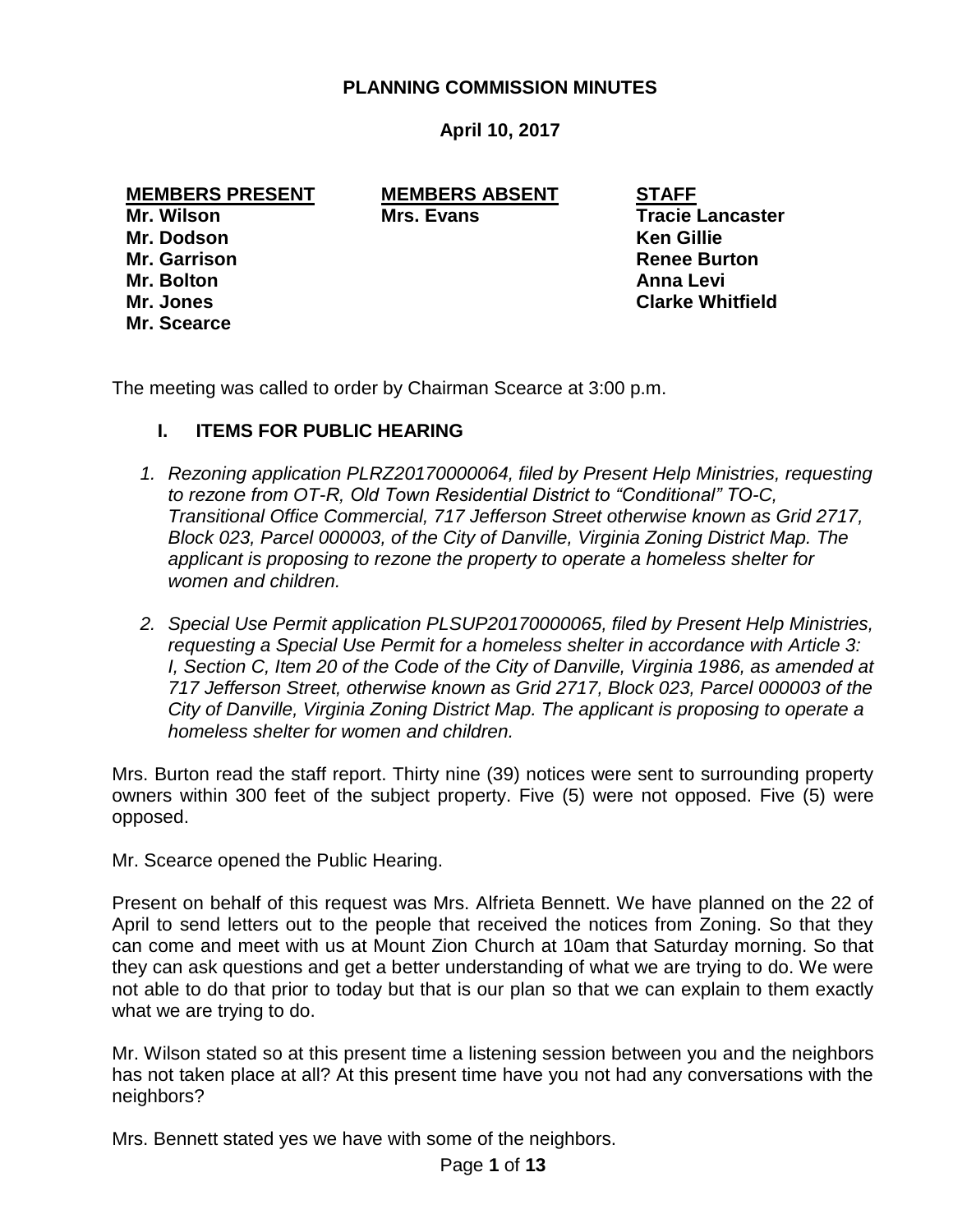Mr. Wilson stated but it has just been one on one?

Mrs. Bennett stated yes.

Mr. Wilson stated so there hasn't been a general invitation?

Mrs. Bennett stated no.

Mr. Wilson is Present Help Ministries an outreach of Mount Zion Church?

Mrs. Bennett stated no it's an independent ministry. It's not sponsored by any church.

Mr. Wilson stated obviously the cause is very noble. I guess I am curious about funding for this and what are your plans for this area? We don't have any drawings or anything related to the homeless shelter. So what are your plans for that and how is it going to be funded?

Mrs. Bennett stated we have got to raise money. We have applied for some grants but we haven't got any grants so far. But we have been able to raise money and have had different churches to donate to us. So we are in the process of raising money and are seeking funding.

Mr. Scearce stated when Staff read the report it says that you were notified of the violations that you met with the City about the violations. Have you all worked that out?

Mrs. Bennett stated yes we have I met with Jerry. Jerry told me he wanted me to get the outside done first and I could take as long as I wanted to do the inside. But if I could get the outside done within six months; so, I have been keeping him updated on the process.

Mr. Scearce stated so we need to get it zoned properly for you and then you will do it.

Mrs. Bennett stated yes. I can't put too much money out until I know what I'm doing. It is going to be hard for that to be a single family home because the house itself is nine bedrooms.

Mr. Jones stated have you checked with a contractor to see what needs to be done and an approximate cost of this?

Mrs. Bennett stated yes sir I have had a couple of contractors over there. They have given me some ideas because we are going to do most of the work ourselves. But we have got a Class A contractor that is going to help us. There is something on the outside that we have to have a contractor do. He has already been there looking and working on the plans for it. So we can't do that back part without him. I have had HVAC over there already because the apartment and in the house too. They had put electric base board heaters and I don't want that I want central heat and air. So we have the floors tore up because there was termite damage in the floors of the apartment. So I have got the HVAC people coming, one is coming today, the other one was supposed to have come last Friday. I also have one that has already been so I could get some estimates for what it will cost to put in central heating and air.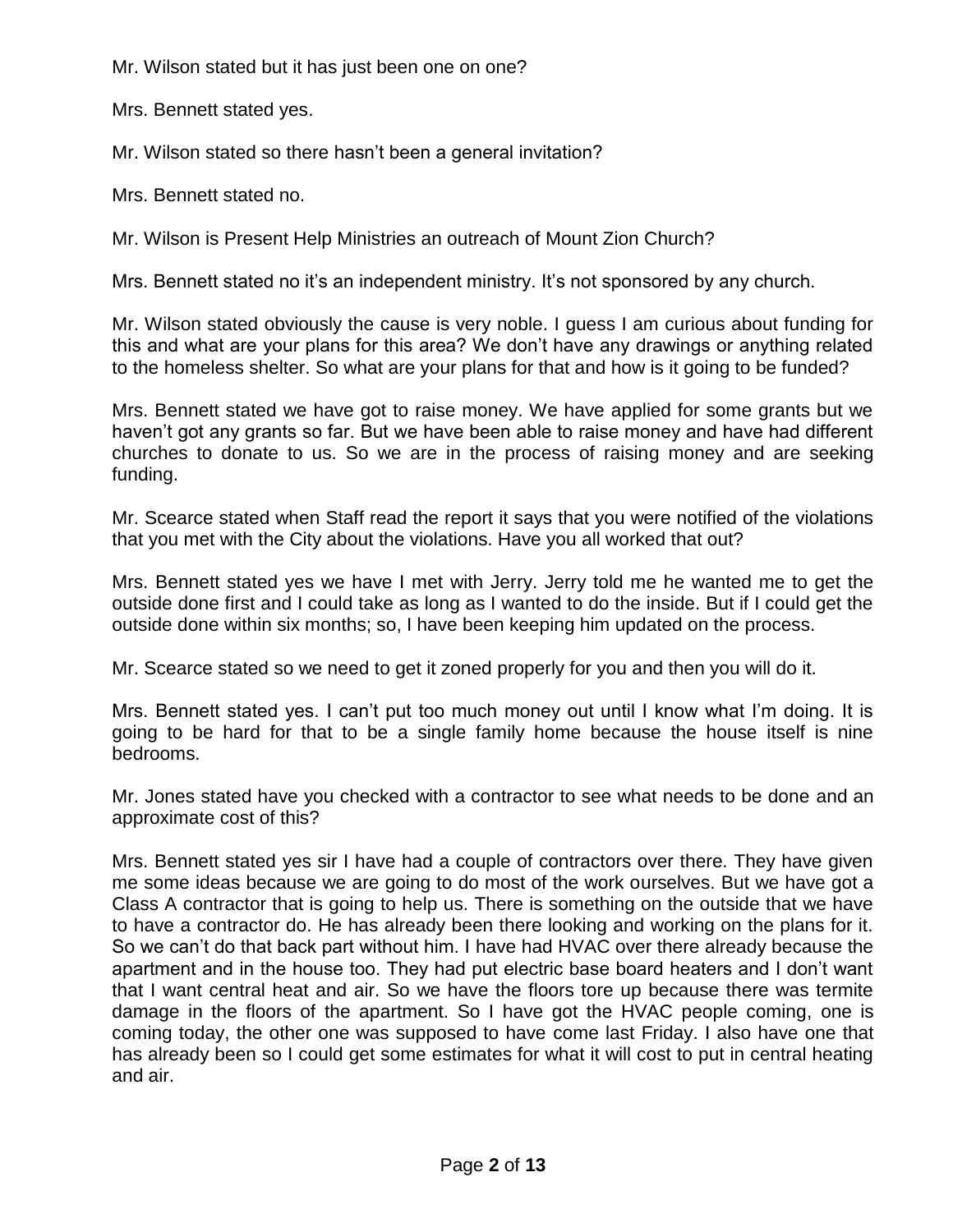Mr. Scearce stated I think the main thing before us is the zoning and whether this is allowed. My thoughts about the issues of spot zoning if it is a ministry like this and it is serving the community I don't have a problem with that, If you all want to discuss that.

Mr. Garrison stated when you talk about the apartment are you talking about the apartment that is over the garage in the back?

Mrs. Bennett stated yes sir.

Mr. Garrison stated you are planning on using that?

Mrs. Bennett stated yes sir if we can that will give us twelve bedrooms. That bedroom already has two full bathrooms.

Mr. Bolton stated if we were to recommend this it would still have to be brought up to Building Code before a Certificate of Occupancy could be issued? Our approval on the Special Use Permit doesn't relieve any kind of obligations to get it up to Building Code standards right?

Mrs. Burton stated that is correct.

Mr. Bolton stated we don't need to put that in as a condition?

Mrs. Burton stated you may but that will have to occur before a Certificate of Occupancy can be issued.

Mr. Bolton stated I guess that's my point wouldn't it have to be brought up anyway even if we didn't put a condition?

Mrs. Burton stated that's correct.

Mr. Wilson stated what would be the condition that you have in mind how would that read?

Mr. Bolton stated in the packet there was a list of violations every one of those would have to be corrected I would think before anybody could live in it.

Mrs. Bennett stated to my understanding most of the violations are exterior not interior the house in structurally sound. I think most of the violations are exterior. When I spoke to Jerry to get the outside fixed. The outside is really ugly it looks better now because we have been working on it. I would have to check on that Certificate of Occupancy because I don't understand it myself. All of the plumbing was stole from the house, the copper pipes. We have torn out all of the ceilings but after those things are repaired, you could live in it once we painted and cleaned it up. We didn't have to get a Certificate of Occupancy before that's why my head is turning now.

Mrs. Burton stated that would be something you have to discuss with Mr. Rigney about the change of use from single family to the operation of a shelter.

Mrs. Bennett stated okay.

Mr. Jones stated are you planning to feed these people too?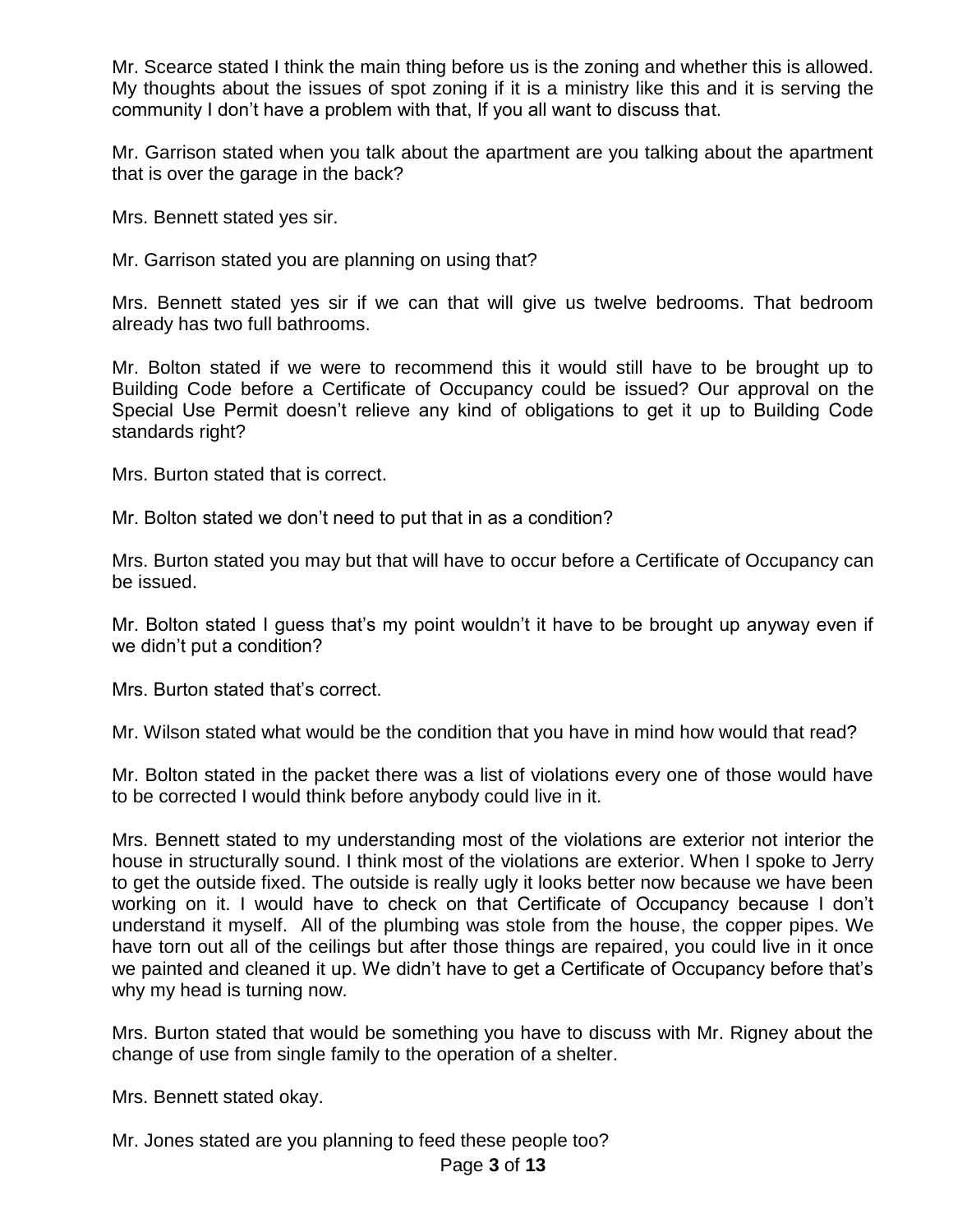Mrs. Bennett stated yes sir. They will be staying with us for up to sixty days. We will feed them and they will have to participate in keeping it clean, doing the laundry and even preparing the meals. I don't have a problem with food because we can go to the USDA and get the food and bring it to be prepared. I have a team of people already. The food is not an issue. By the time we get ready to put furniture in it all of the furniture will be in place.

Mr. Jones stated so the kitchen is not usable now?

Mrs. Bennett stated no sir. I have called Ms. Wells for her to come out and take a look because I am sure we will have to have a commercial kitchen. I know that from when I talk to Ken before so we are working on getting a commercial kitchen. But there is a kitchen in the apartment. If we can get the zoning, my goal is to get the apartment up and running where we can be using the apartment while we work on the big house.

Mr. Bolton stated I guess that is what my question is what conditions should we put on this about all of that the kitchen and upgrades? Do we really need to get involved in all of that? Since, in order to get the Certificate of Occupancy they would have to be done anyway right?

Mrs. Burton stated correct all the interior work would have to be brought to standards for Building Code in order for her to operate the shelter. That would be separate from the rezoning.

Mr. Scearce stated yeah we are basically just looking at the Zoning issue for this use and the Special Use to be able to operate this ministry there.

Mr. Jones stated I think people in the community are worried this is going to become a hangout area. Are you going to allow visitors that are not homeless? How are you going to handle the coming and going of traffic?

Mrs. Bennett stated we won't allow it and we won't be a hangout. It will be for women and their children and the children will be up to age 17. Our yard is already fenced they will be allowed to play in the yard. They will be allowed to sit on the front porch and they will be allowed to come and go as they please. Sir there is no way we would be a hangout.

Mr. Jones stated no adult males?

Mrs. Bennett stated no, not living there. My husband is part of the maintenance crew and he helps keep the yard. But not living there, no sir. The oldest male that could be there would be a 17 year old male child.

Mr. Wilson stated does Present Help Ministries specialize in the needs of homeless people?

Mrs. Bennett stated we don't specialize but our ministry is an outreach program for women. We have already been helping homeless women and children. We have got houses for them, we have furnished their houses for them. We furnished a three bedroom apartment for a lady in December with three children. We are already helping some homeless women on a smaller scale. Then we have a ministry that will help women with their utility bills. If their income is 1000 dollars or less to them it is a gift if their income is more than 1000 they have to pay us back. So far they have been paying us back. We have found jobs for some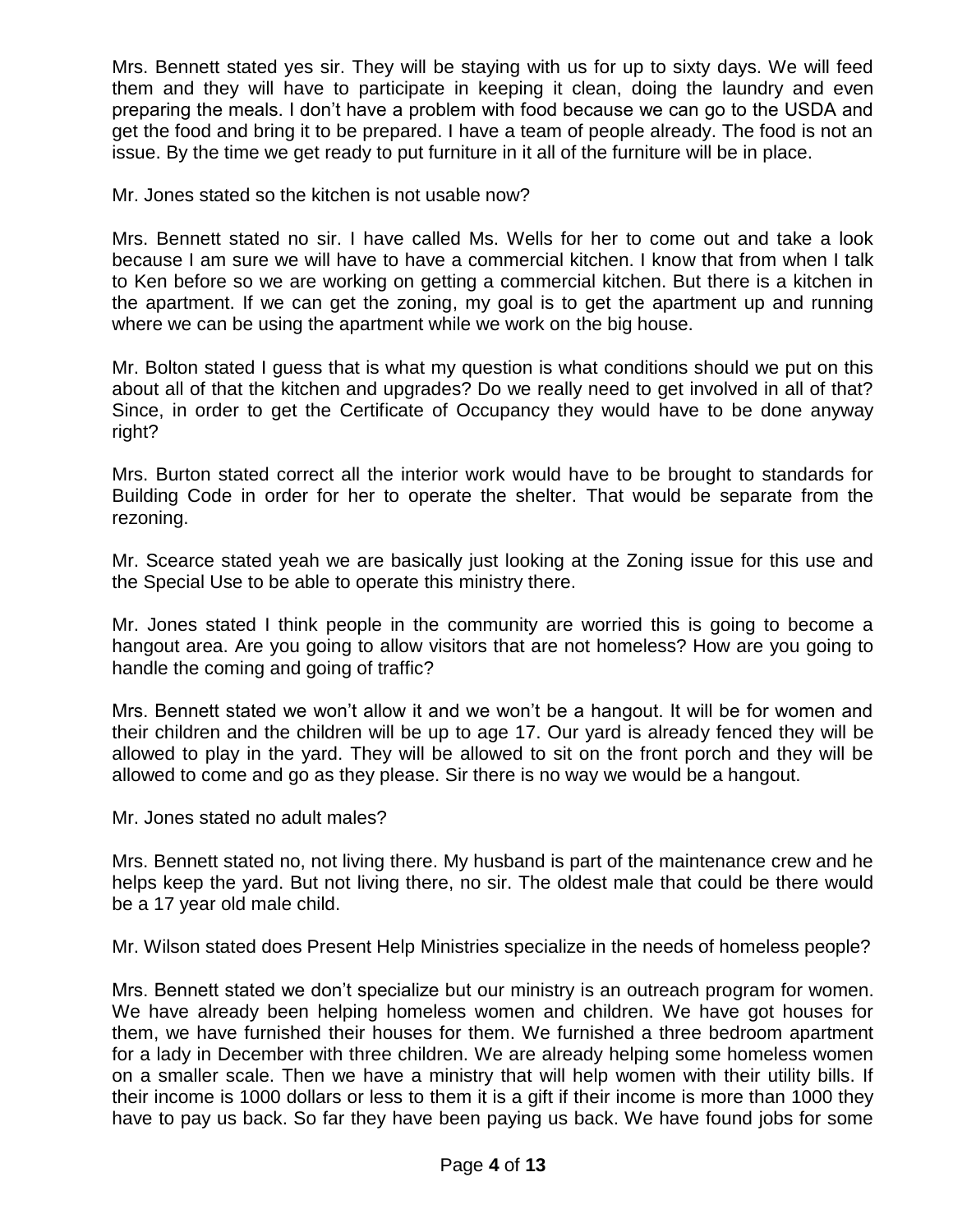of the homeless women. So yeah we have already been working in that area but on a smaller scale.

Mr. Wilson stated was the house donated to you with the purpose that it would be used for this?

Mrs. Bennett stated no he just gave it to us because he had to get rid of it. It is a blessing to me I'm not complaining about it. But when it came to us it needed tons of work. But I have no mortgage; we pay the taxes and keep them up to date. So all of the monies that we raise will go back into getting it where it needs to be.

Mr. Scearce closed the Public Hearing.

Mr. Wilson stated I'm just a little curious if there is anybody here that is in the neighborhood? So in other words no one else in this room is related to this case?

Mr. Bolton stated the homeless shelter on North Ridge is that at full capacity do we know? Is there a need for another shelter?

Mrs. Burton stated the shelter is occupied whether it is to capacity I can't speak to that. But there is a separation at that shelter between men and women with the care that is provided. So this would provide a separate shelter specifically for women and children.

Mr. Bolton stated so you would see a need there for this?

Mrs. Burton stated yes we do see the need.

Mr. Jones stated in your opinion how long would it take for this house to get up to code? Are we talking two months? Six months?

Mr. Gillie stated that is an impossible question to answer.

Mrs. Burton stated I haven't been inside for years so I don't know exactly what the interior looks like. Several months I'm sure for the exterior work.

Mr. Scearce stated if it turns out that it won't work it just won't work. We are passing the zoning in order for them to go in and do the work.

Mr. Garrison stated is this zoning specific to this ministry? Or would this zoning then be specific to this property?

Mrs. Burton stated to the property.

Mr. Garrison stated so someone else could come in that would be different.

Mrs. Burton stated that is possible but there are proffers on the rezoning so they would have limited ability to do something different.

Mr. Garrison stated so the proffers would still hold?

Mrs. Burton stated that is correct.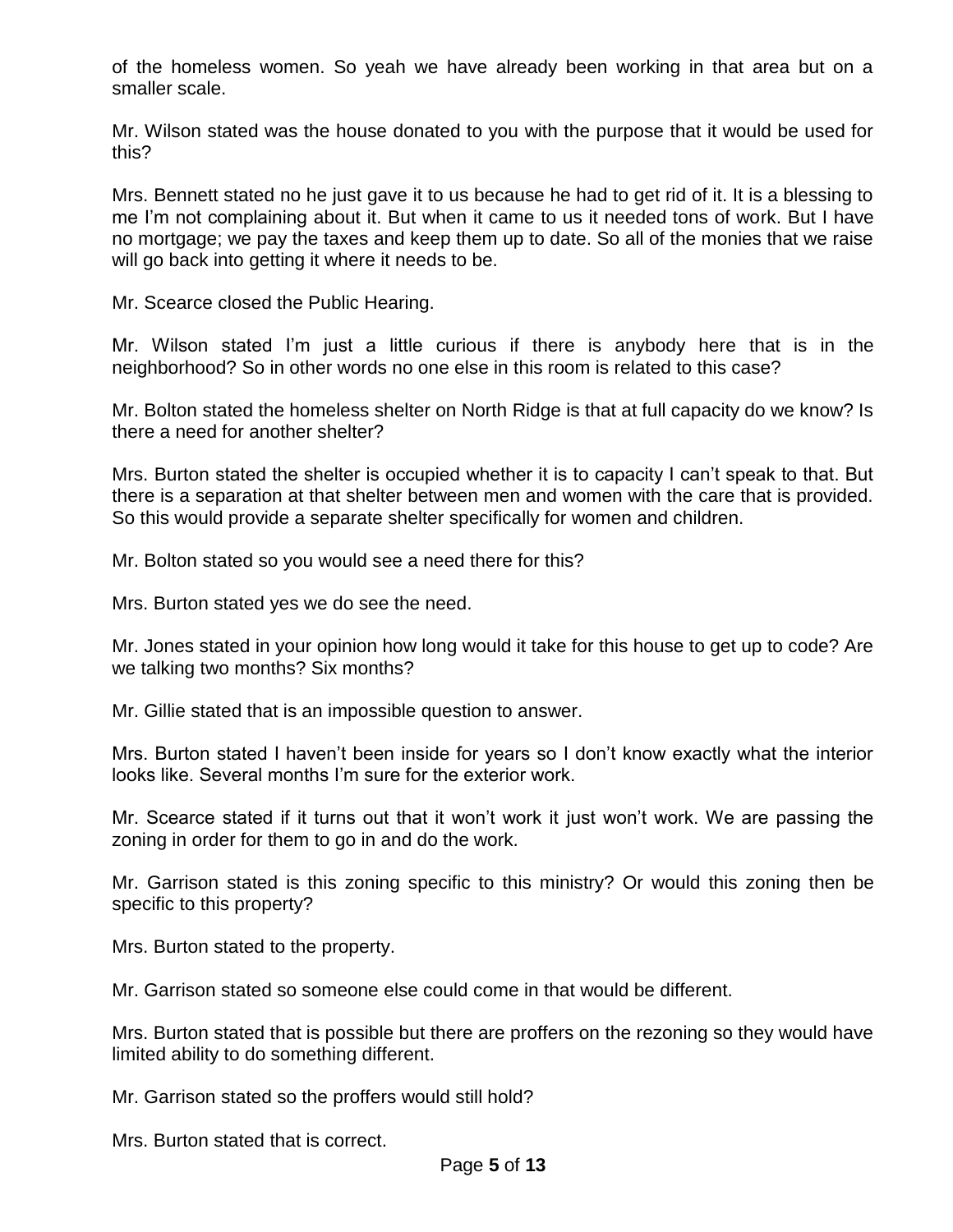Mr. Bolton stated and the proffers were submitted so if we were going to recommend approval it would be as submitted.

Mrs. Burton stated that is correct it would be as submitted.

**Mr. Bolton made a motion to approve** *PLRZ20170000064* **as submitted. Mr. Dodson seconded the motion. The motion was approved by a 6-0 vote.**

**Mr. Bolton made a motion to approve** *PLSUP20170000065* **as submitted. Mr. Jones seconded the motion. The motion was approved by a 6-0 vote.**

- *3. Rezoning application PLRZ20170000072, filed by Present Help Ministries, requesting to rezone from OT-R, Old Town Residential District to "Conditional" TO-C, Transitional Office Commercial, Parcel ID #22474 otherwise known as Grid 2717, Block 023, Parcel 000056, of the City of Danville, Virginia Zoning District Map. The applicant is proposing to rezone the property to operate a private parking lot for a homeless shelter.*
- *4. Special Use Permit application PLSUP20170000073 filed by Present Help Ministries, requesting a Special Use Permit for a parking lot in accordance with Article 3: I, Section C, Item 11 of the Code of the City of Danville, Virginia 1986, as amended at Parcel ID #22474 otherwise known as Grid 2717, Block 023, Parcel 000056, of the City of Danville, Virginia Zoning District Map. The applicant is proposing to rezone the property to operate a private parking lot for a homeless shelter.*

Mrs. Burton read the staff report. Thirty two (32) notices were sent to surrounding property owners within 300 feet of the subject property. Two (2) were not opposed. Six (6) were opposed.

Mr. Scearce opened the Public Hearing.

Mrs. Bennett stated I'm here if you all have any questions.

Mr. Bolton stated will the parking lot be paved?

Mrs. Bennett stated yes it will be paved.

Mr. Scearce closed the Public Hearing.

Mr. Wilson stated on the first one there were only 5 we added one on this.

Mr. Garrison stated was that because the property is further to the south than the other property. So you picked up more responses?

Ms. Levi stated correct. They had slightly different property owners that the notices were sent to. Most of them were the same.

Mr. Wilson stated Mr. Fleming said that he would be here today. Is Mr. Fleming here? (Mr. Wilson was speaking to the audience).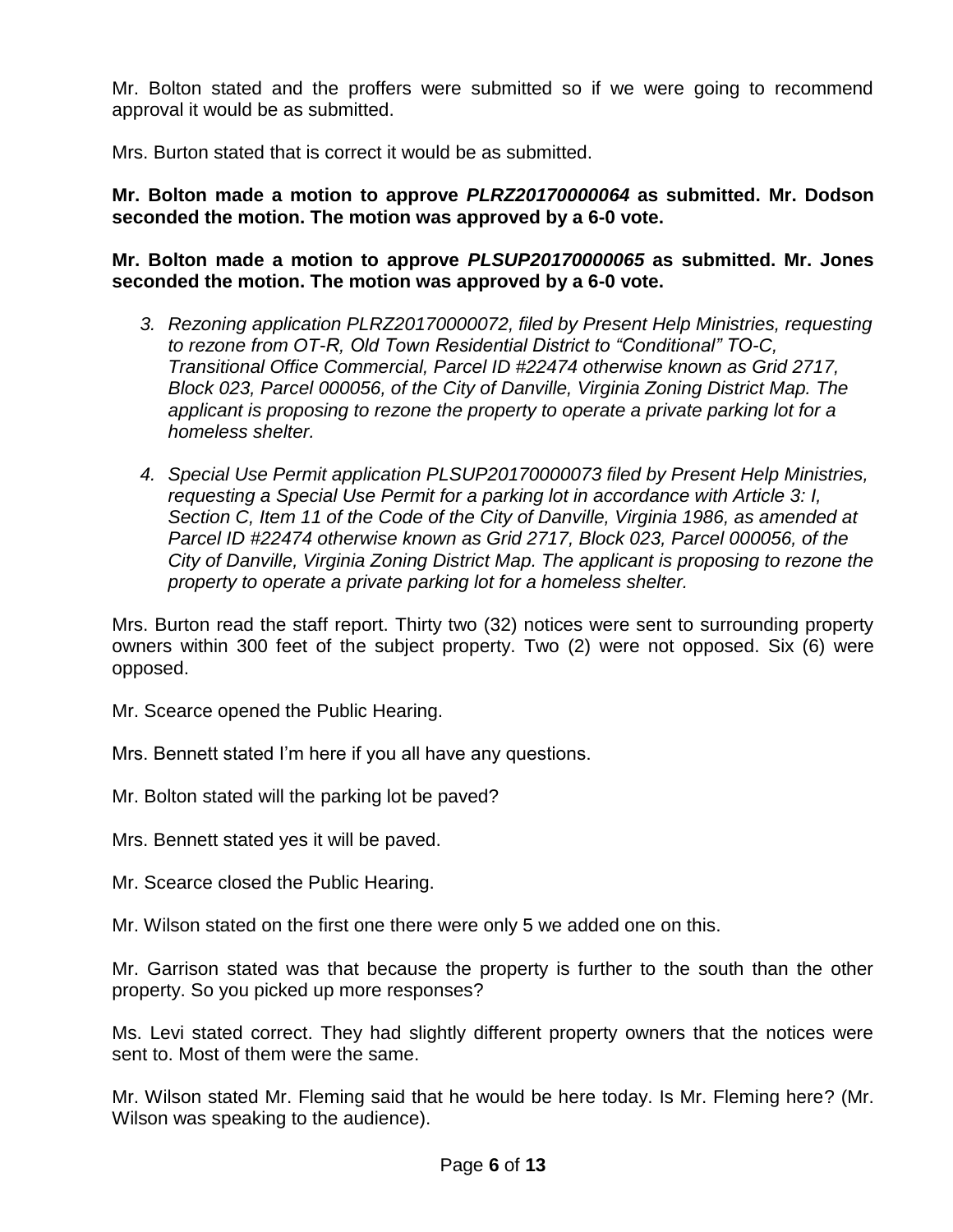**Mr. Bolton made a motion to approve** *PLRZ20170000072* **as submitted. Mr. Garrison seconded the motion. The motion was approved by a 6-0 vote.**

**Mr. Bolton made a motion to approve** *PLSUP20170000073* **as submitted. Mr. Jones seconded the motion. The motion was approved by a 6-0 vote.**

- *5. Special Use Permit application PLSUP20170000067, filed by Rev. Tommy Crews, requesting a Special Use Permit for Urban Agriculture in accordance with Article 3.E, Section C, Item 28 of the Code of the City of Danville, Virginia 1986, as amended at Parcel ID #02044, otherwise known as Grid 2710, Block 012, Parcel 000005.001, of the City of Danville, Virginia Zoning District Map. The applicant is proposing to establish a community garden through the City of Danville's Lots of Potential Program.*
- *6. Special Use Permit Application PLSUP20170000071, filed by Rev. Tommy Crews, requesting a Special Use Permit for Urban Agriculture in accordance with Article 3.E, Section C, Item 28 of the Code of the City of Danville, Virginia 1986, as amended at Parcel ID #02043 otherwise known as Grid 2710, Block 012, Parcel 000005 of the City of Danville, Virginia Zoning District Map. The applicant is proposing to establish a community garden through the City of Danville's Lots of Potential Program.*

Ms. Levi read the staff report. Twenty six (26) notices were sent to surrounding property owners within 300 feet of the subject property. Four (4) were not opposed. One (1) was opposed.

Mr. Scearce opened the Public Hearing.

Present to speak on the behalf of this request was Rev. Tommy Crews and Ms. Jackie Wells with the Community Development Department. We are here if you all have any questions.

Mr. Dodson stated will you have any chickens?

Mr. Crews stated no sir, this will be all plant based.

Mr. Wilson stated we have one of the lots down next to the Community Market is the design on this going to be somewhat similar to that?

Ms. Wells stated it was modeled after that.

Mr. Wilson stated I seen that it is raised beds.

Ms. Wells stated the purpose of the raised beds is to be ADA accessible.

Mr. Wilson stated will different people be able to take responsible for those annually or is the church going to basically manage all of them?

Mr. Crews stated what we are hoping for is to get into the community and for them to be a part of it so it wouldn't specifically be for the church. It will be for the community at large.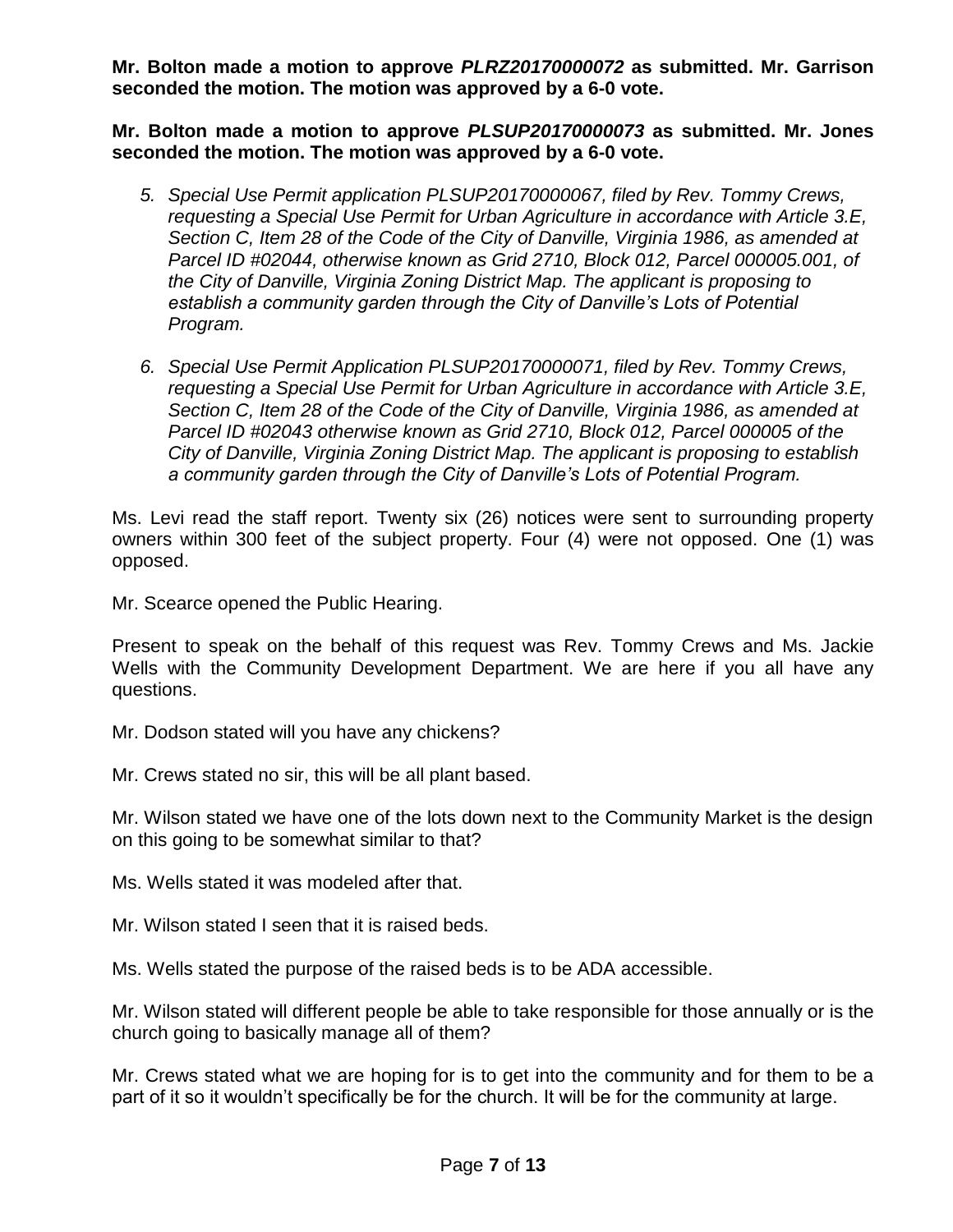Mr. Wilson stated so there will be like a lottery for the different beds? People could come in and plant tomatoes or whatever they wanted in that neighborhood?

Mr. Crews stated right.

Ms. Wells stated I'm not sure if you all have a copy of the procedures that was included in your packet. But under section Q there are guidelines on how they are allowed to sublease.

Mr. Crews stated are you okay with these conditions?

Ms. Wells yeah those are all included in the rules and procedures.

Mr. Bolton stated the rules and regulations on this spot for the Lots of Potential is this one different than the one we done on Moffett? That wasn't under this program?

Mrs. Burton stated no, that wasn't under the Lots of Potential program.

Mr. Bolton stated do they have similar regulations?

Mrs. Burton stated they have decided to take this own themselves so they have a few things that have to be agreed upon in this program.

Ms. Wells stated the purpose for the rules and procedures is that this is City owned property. So we have to be restrictive on how the property can be used.

Mr. Scearce closed the Public Hearing.

**Mr. Dodson made a motion to approve** *PLSUP20170000067* **subject to conditions per staff. Mr. Wilson seconded the motion. The motion was approved by a 6-0 vote.**

**Mr. Dodson made a motion to approve** *PLSUP20170000071* **subject to conditions per staff. Mr. Garrison seconded the motion. The motion was approved by a 6-0 vote.**

*7. Rezoning application PLRZ20170000068, filed by Michael W. Flanigan, requesting to rezone from N-C, Neighborhood Commercial to "Conditional" HR-C, Highway Retail Commercial, 1102 Franklin Turnpike otherwise known as Grid 2913, Block 003, Parcel 000028, of the City of Danville, Virginia Zoning District Map. The applicant is proposing to rezone the property to operate auto sales.* 

Ms. Levi read the staff report. Thirty two (32) notices were sent to surrounding property owners within 300 feet of the subject property. Four (4) were not opposed. Four (4) were opposed.

Mr. Scearce opened the Public Hearing.

Present to speak on the behalf of this request was Mr. Michael Flanigan. Mr. Flanigan stated I will answer any questions that you all have.

Mr. Wilson stated I have a number of statements. Is this more of a dealership or a repair facilty?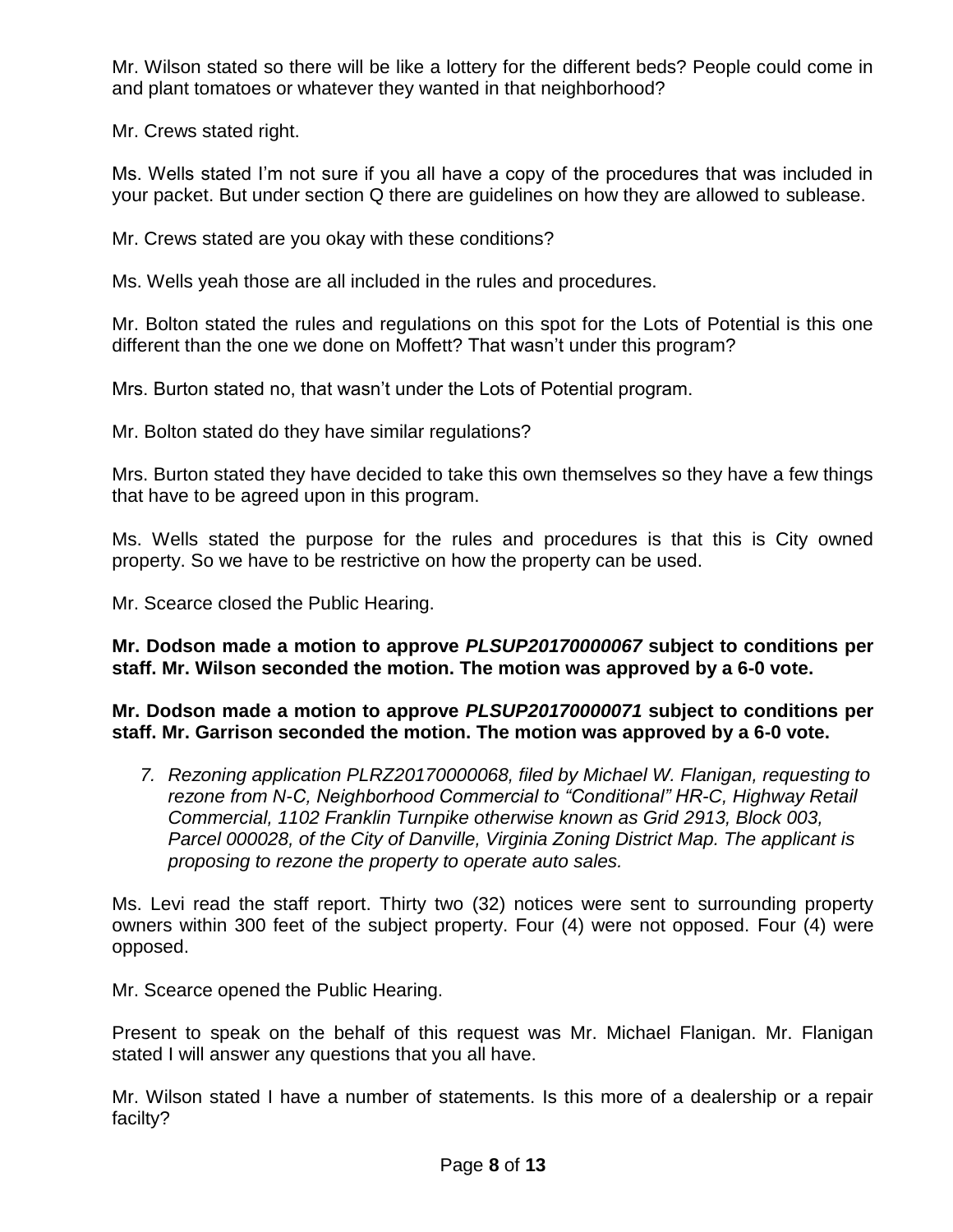Mr. Flanigan stated it will just be a used car dealer. There will be minor repairs in the rear where the two bay shop is. Just minor stuff that is all just get the cars ready and put on the lot.

Mr. Bolton stated do you know if when it was operating before did they have the repair shop as well or was it strictly sales?

Mr. Flanigan stated my granddad did more sales in the front and repaired lawnmowers in the back.

Mr. Wilson stated does someone live in that property at the back?

Mr. Flanigan stated yes.

Mr. Wilson stated is that you?

Mr. Flanigan stated no I have it rented out.

Mr. Wilson stated will that remain as a rental property or will all of it going to be used for the dealership?

Mr. Flanigan stated yes sir it will remain as long as I don't run into a zoning problem.

Mr. Wilson stated I noticed churches and places of worship were not marked through?

Mrs. Burton stated correct.

Mr. Wilson stated is there a reason for that?

Mrs. Burton stated this was Mr. Flanigan's list of proffers. Churches and places of worship are allowed in this district. So when we were discussing this that was something to remain to allow for that.

Mr. Bolton stated so with the list of proffers it really doesn't change anything.

Mrs. Burton stated that is correct.

Mr. Wilson stated this is an odd property it is narrow at the street where will the automobiles be placed on that property? Right up near the street?

Mr. Flanigan stated yes sir.

Mr. Wilson stated that is a very residential area there is a gas station and an office space across from that but it mostly residential. Toward the back it is more residential too are you planning to have the cars right up to the street?

Mr. Flanigan stated yes sir.

Mr. Wilson stated are you going to alter the lot with paving or anything or is it going to be just like it is now?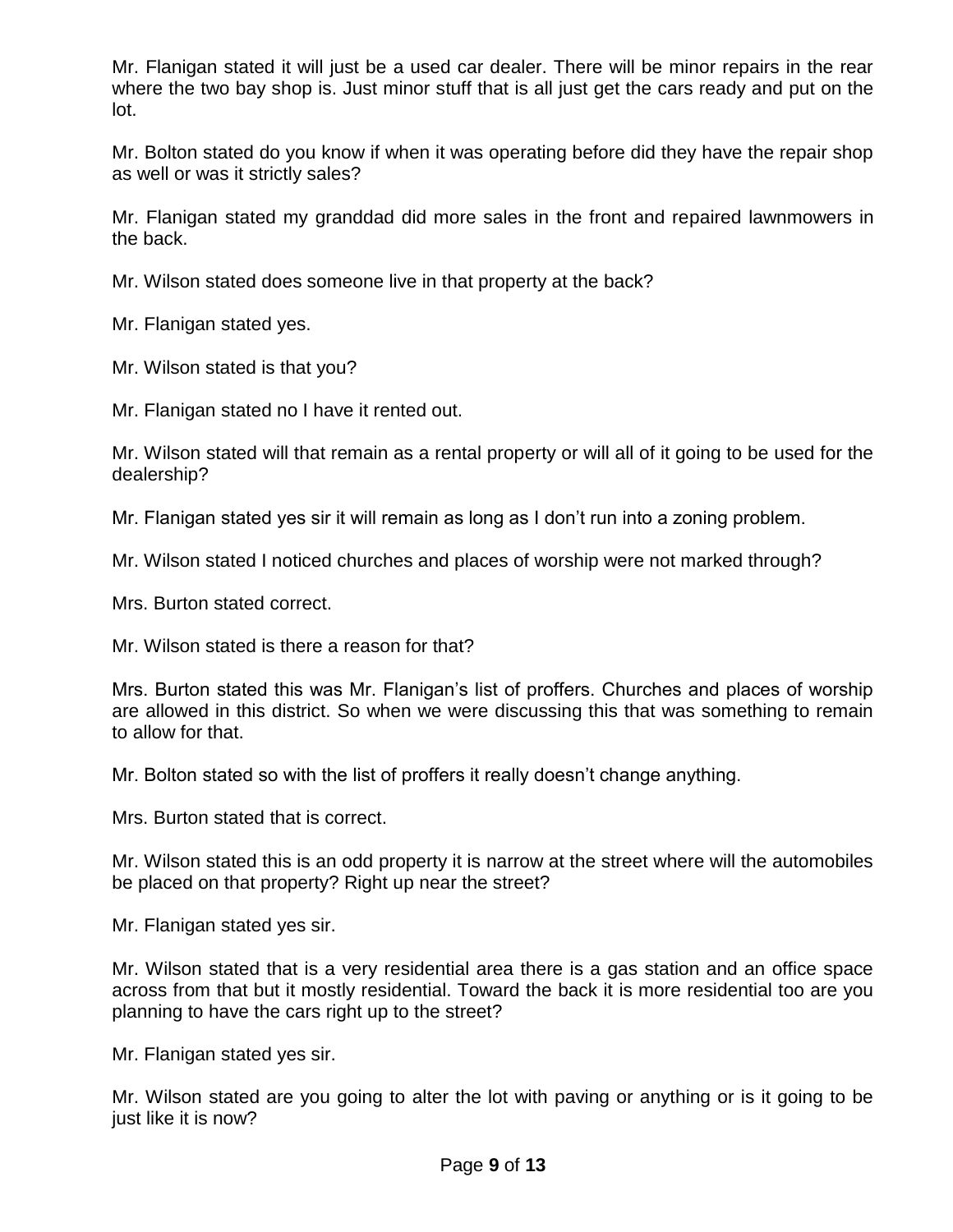Mr. Flanigan stated about half of it is concrete eventually it will get paved but unless it's in the rules and regulations that I have got to do it. I haven't talk to the DMV on their regulations yet because I ran into the zoning problem.

Mr. Scearce closed the Public Hearing.

Mr. Bolton stated the twenty year plan for that area there are some commercial things already out there. Do they see that kind of going as an extension of Piney Forest? Maybe even what is residential now becoming commercial or not?

Mrs. Burton stated it was to go commercial at that time the twenty year plan was to stay in the office institutional area. I do not believe we had anything in that was the high intensity of uses.

Mr. Bolton stated do we normally put a time of hours of operation restriction on these or not?

Mrs. Burton stated we have in the past yes.

Mr. Bolton stated what are going to be your operating hours?

Mr. Flanigan stated 9-5 or 9-6 something like that.

Mr. Bolton stated should we put anytime on it or leave it open?

Mr. Jones stated I wonder how much repairing he is going to do is that going to be loud and should that stop at a certain time.

Mr. Whitfield stated this is rezoning with the proffers this is not like a special use permit were you can dictate that.

Mr. Scearce stated I think it is just basically being used like it was. It was closed down for two years so it just knocked him out to where he couldn't keep on doing it as nonconforming so he is just trying to get it legal now.

Mr. Wilson stated I guess my only question is as you go up Piney Forest Road you have one business, then another kind of business and then a house and then another business. It is just such a hodgepodge going on up through there. It is not particularly attractive. Then you make that left turn and it looks like a little bit more thought was put into that. So I'm kind of back to the question for the long term plan does this fit into the vision of where we think this area or that corner would be headed? I really need to ask you guys that because you oversee the planning and development of where we want to go in this City. I really don't have any opposition of this it just strikes me that we are putting a car lot right in the middle of an area. What impact does that have overall?

Mrs. Burton stated the future plan designation for this area does call for it to be commercial as I had stated before. Not necessarily the high intensity uses that you see along Piney Forest Road. However, this particular location has be utilized so since the 80's in this manner I think his grandfather as he had stated I'm not sure prior to that but it has been used as car dealership, auto repair and that is why staff was in support of this because it is something that has occurred.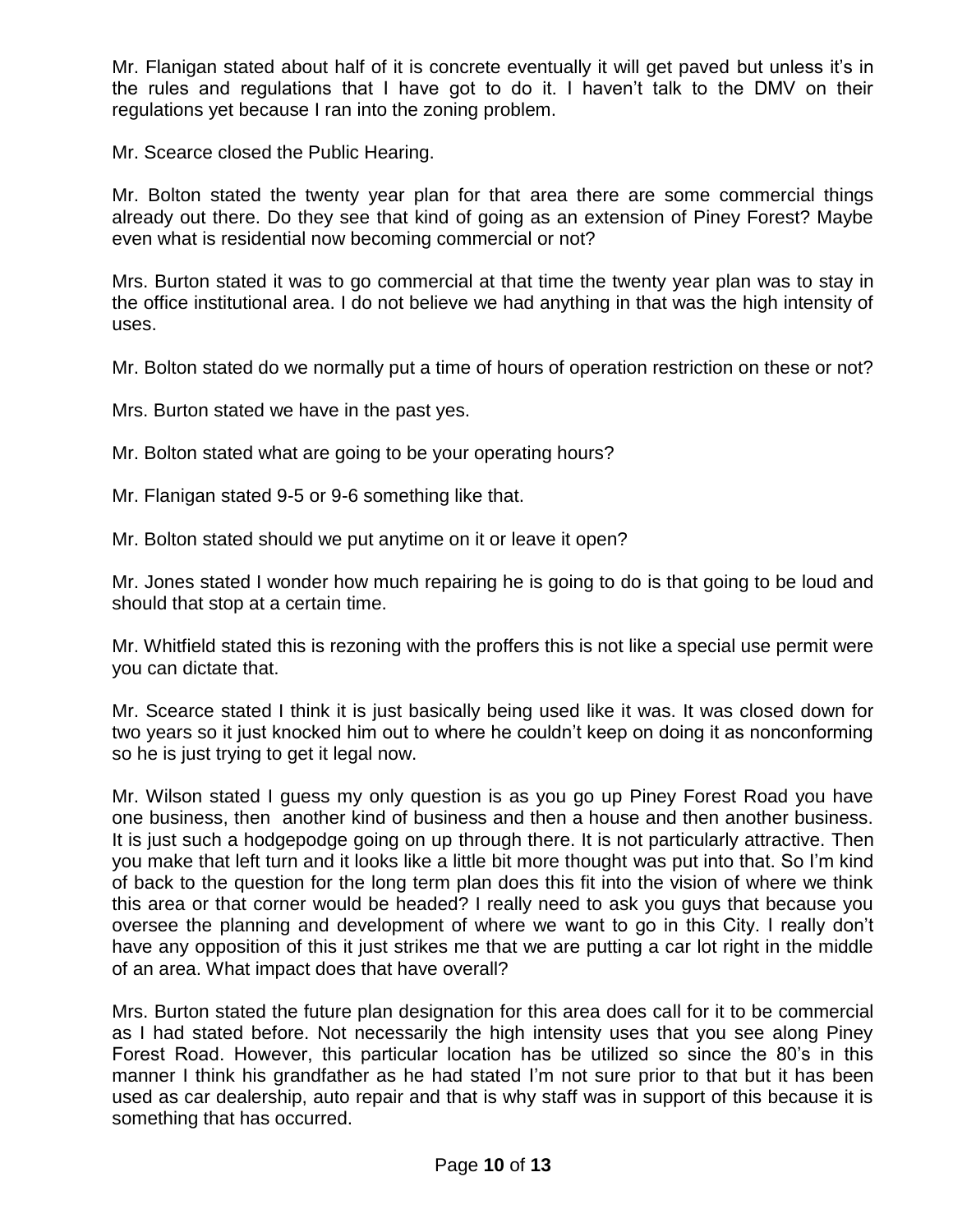Mr. Scearce stated I believe when we worked on the long term range plan sometime back that corridor really all the way to the City limits and back was designated commercial. Some of the single family homes were changing over to commercial if I remember correctly.

Mrs. Burton stated that's correct.

## **Mr. Bolton made a motion to approve** *PLRZ20170000068* **as submitted. Mr. Dodson seconded the motion. The motion was approved by a 6-0 vote.**

*8. Special Use Permit application PLSUP20170000069, filed by Pam, Inc., requesting a Special Use Permit for a waiver of yard requirements in accordance with Article 3:M, Section C, Item 21 of the Code of the City of Danville, Virginia 1986, as amended at 479 Piney Forest Road, otherwise known as Grid 1819, Block 016, Parcel 000014 of the City of Danville, Virginia Zoning District Map. The applicant is proposing to add a 48'x20' structure within the front yard setback fronting Churchview Drive.*

Ms. Levi read the staff report. Twelve (12) notices were sent to surrounding property owners within 300 feet of the subject property. Six (6) were not opposed.

Mr. Scearce opened the Public Hearing.

Present to speak on the behalf of this request was Brian Wilson. Mr. Brian Wilson stated I am representing PAM and the Commonwealth group. We are making this request specially to cover the tanks. I did do some pictures if I can hand them out. These are pictures of the fenced lot the way it is now. We have the lot completely fenced with the barbwire on the top. Most of that is for safety precaution because we do keep oxygen cylinders in that parking lot. We keep them covered. Our thought it two phases. One is by putting that structure in the parking lot it will hide those cylinders better. So someone might not be tempted to scale the fence or get into the lot. Two, it will protect that equipment from the weather. Especially rain sometimes is a concern and we have to keep those cylinders covered. We did speak with Staff about putting up some type of bush in the front of the fence to help over a period of time to hide that and cover that. We have no problem with that.

Mr. Scearce stated how are you going to keep this temperature controlled?

Mr. Brian Wilson stated the idea behind that is with the Fire Code and oxygen cylinders. Which we meet that now. It is not going to be enclosed the walls won't come down around it. That is a poor picture but we are having this custom built. So there is nothing I can go take a picture of it is going to be 20 feet wide and 48 feet long.

Mr. Scearce stated is it going to be completely enclosed. I guess we won't have temperatures over 120 degrees in Danville. But I just wondered why that was in here.

Mr. Brian Wilson stated the fire code NAFP regulations with the storage of oxygen cylinders, yes sir.

Mr. Wilson stated I do have a question on this I don't see how it couldn't get up to 120 degrees. Have you all guys reviewed all of this is the proper structure to protect these things of cylinders for weather related protection?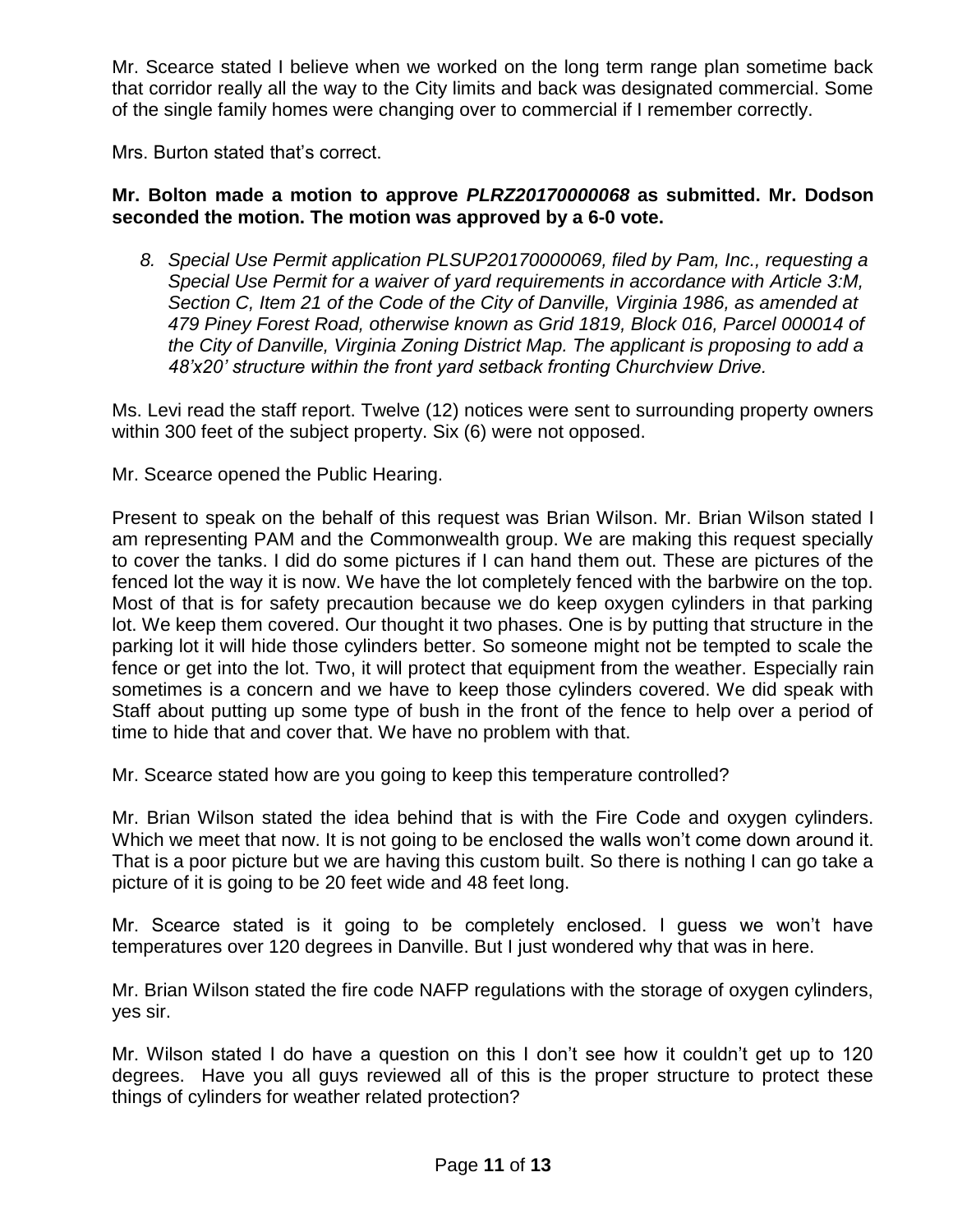Mrs. Burton stated it has been reviewed by a fire inspector yes. This was the recommendation that they have given to us, that the shelter be temperature controlled to no more than 120 degrees Fahrenheit.

Mr. Wilson stated they are confident that this will do that?

Mrs. Burton stated yes.

Mr. Scearce stated I guess they are assuming heat not shining down right on them is temperature controlled it is obviously not enclosed?

Mr. Brian Wilson stated most companies that have gas storage like that, an example would be Air Gas which is located on Goodyear Boulevard, they have a similar setup and their tanks sit outside not covered. We just feel like with our location and we want it to look a little better too. We feel like we can hide that a little bit better with this setup.

Mr. Wilson stated are you all going to determine what bushes need to be put there and the density of that and the height of that? That is my biggest concern because this is going to be sitting right next to the road and they are going into someone's neighborhood or can they just put up any bush they think?

Mrs. Burton stated no there is a list of landscape plants that is associated with the Zoning Code and we will share that with them. They are well aware of the parking lot designs that you have done recently it is the same list. We will monitor from that perspective. The density will be determined on the actual width of the landscape area that you determine to plant.

Mr. Scearce closed the Public Hearing.

Mr. Wilson stated my only comment is that I personally like to see every step that we make in this to try and improve the overall environment of Piney Forest Road. To make it more attractive it is zoned it such a way that has a lot more flexibility but I would like to think that in our tenure here that we try to improve that. Metal structures like this with the greenery area I'm hoping that is a positive improvement for us on a road that anything we do would be better. So I just don't want to be adding to something that is an eyesore in places. It was really the same thought I had about the other dealership there in that spot. Are we continuing to make decisions that as it was or are we making decisions to where this street will get better and better.

Mr. Jones stated it has gotten better and better you won't here when it was a two lane road. You were not here when there was a drive-in movie theater on it. So there have been changes made not always to make it perfect but there have been changes made.

Mr. Garrison stated there aren't any houses on Church View, am I correct?

Mrs. Burton stated there is one.

Mr. Brian Wilson stated there is one and we own it.

Mr. Garrison stated I was curious because I drove down in there and I know you have trucks parked down on the left side as you go in. I guess I didn't go far enough to see the house I just turned around and came back out. From the standpoint of Piney Forest Road I don't